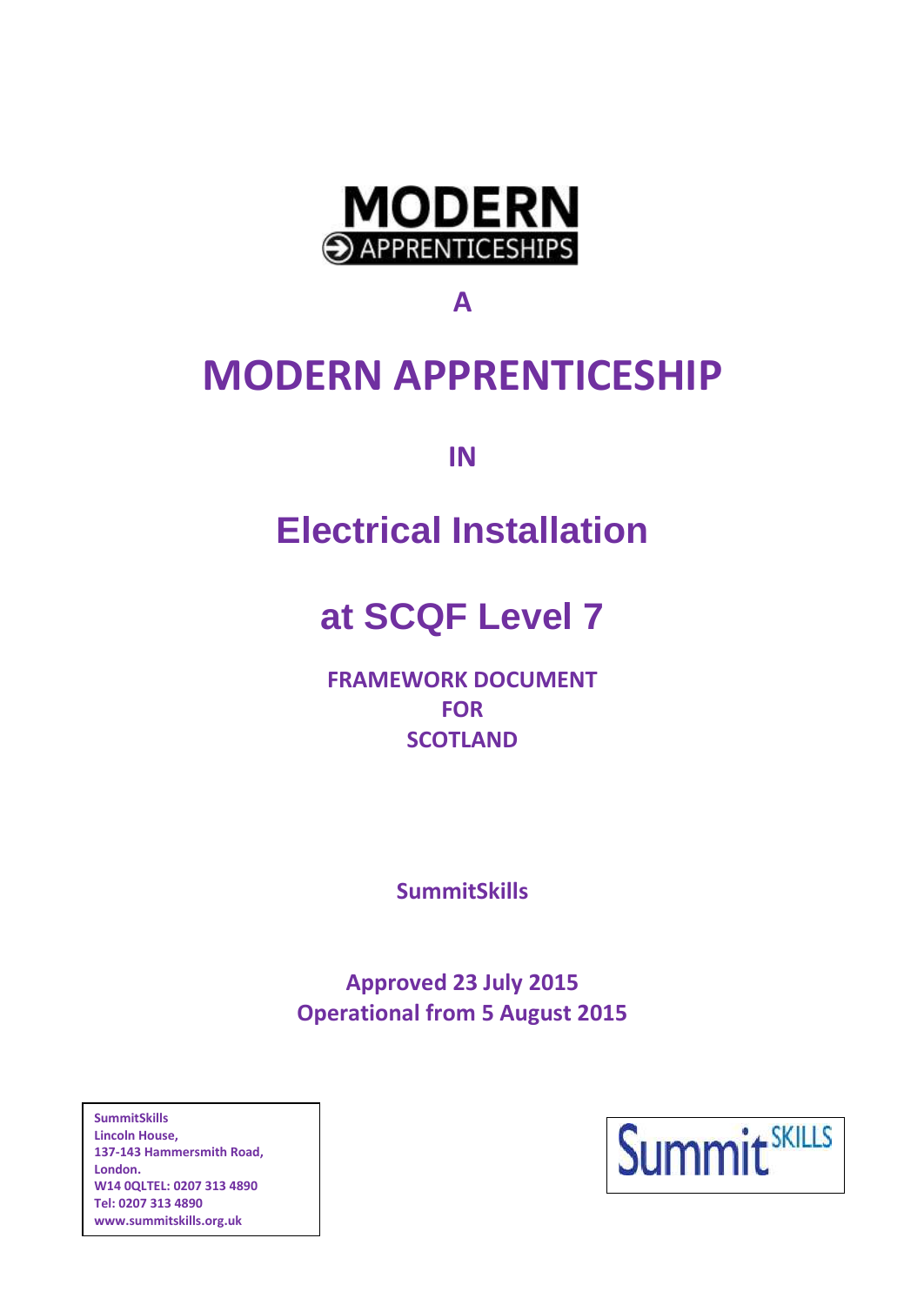# **Contents**

| Modern Apprenticeships in Scotland                | 3  |
|---------------------------------------------------|----|
| Modern Apprenticeships in Electrical installation | 4  |
| <b>Summary of Framework</b>                       | 5  |
| The Framework                                     | 6  |
| Registration and certification                    | 7  |
| Recruitment and selection                         | 8  |
| Equal opportunities                               | 8  |
| Health and safety                                 | 9  |
| Contracts                                         | 9  |
| <b>Employment status of Modern Apprentices</b>    | 9  |
| Terms and conditions of employment                | 9  |
| Training and development                          | 10 |
| Consultation                                      | 11 |
| <b>Career progression</b>                         | 12 |

# **Appendices**

| Appendix 1 | Stakeholder Responsibilities                |    |
|------------|---------------------------------------------|----|
| Appendix 2 | Modern Apprenticeship Centres (MACs)        | 16 |
| Appendix 3 | <b>Training Agreement and Training Plan</b> |    |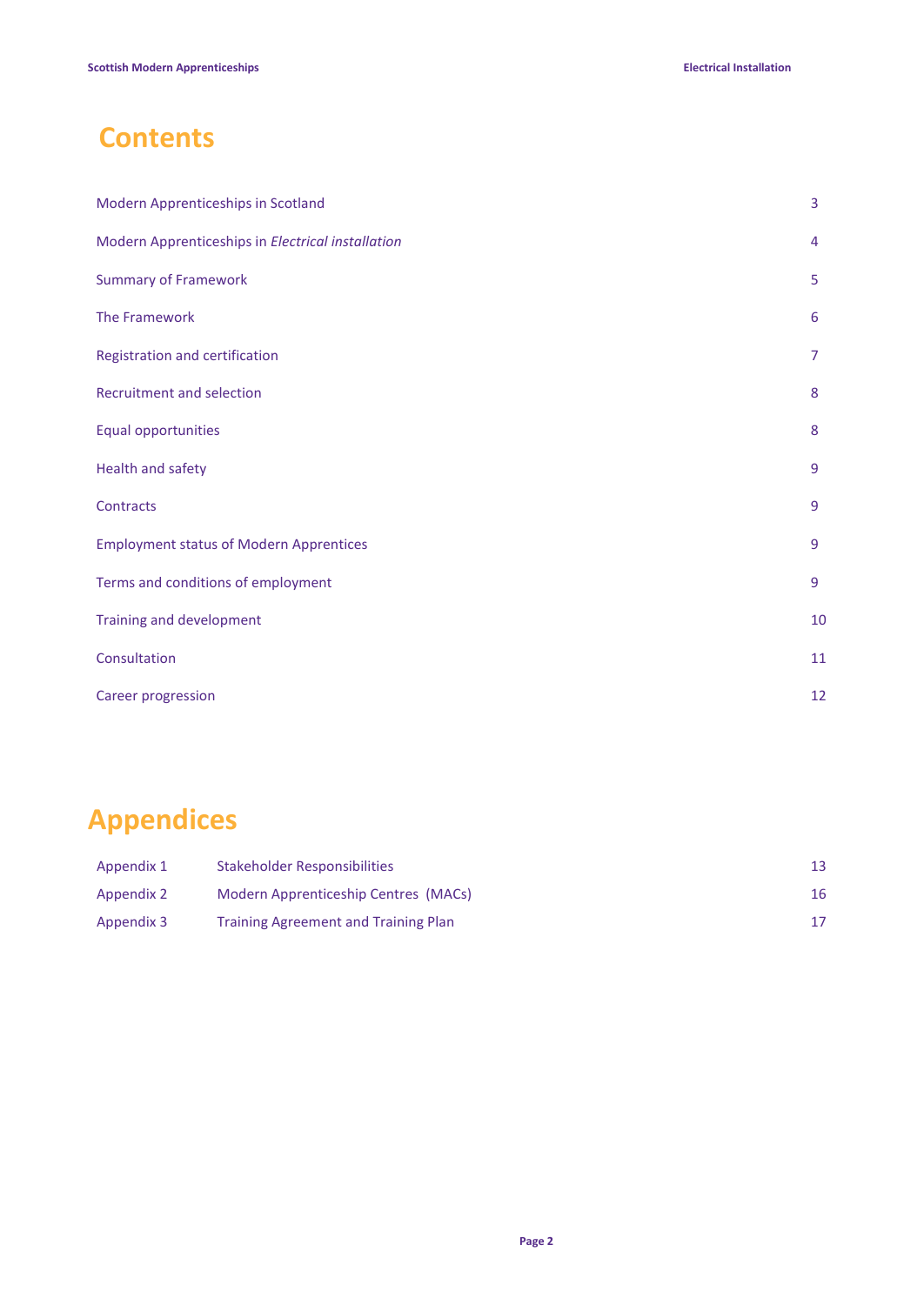# **Modern Apprenticeships in Scotland**

### **What are Modern Apprenticeships?**

Modern Apprenticeships offer those aged over 16 paid employment combined with the opportunity to train for jobs at craft, technician and management level.

### **Who develops them?**

Modern Apprenticeships are developed by Sector Skills Councils (SSCs). SSCs consult with employers and key partners in their sector to produce a training programme, which meets the needs of employers.

### **Who are they for?**

Modern Apprenticeships are available to employees aged 16 or over. Employees need to demonstrate to their employer that they have the potential to complete the programme. All Modern Apprentices must have a demonstrable need to acquire significant new knowledge and skills to fulfil their job role. The modern apprenticeship framework selected for the employee must be the most appropriate learning programme generally available to that individual, providing such knowledge and skills.

### **What's in a Modern Apprenticeship?**

In Scotland, there are more than 70 different Modern Apprenticeship Frameworks and they are all designed to deliver a training package around a minimum standard of competence defined by employers through SSCs. There are four different levels of Apprenticeship in Scotland: SCQF 5 (SVQ 2), SCQF 6/7 (SVQ 3), SCQF 8/9 (SVQ 4) and SCQF 10+ (SVQ 5). They all contain the same 3 basic criteria:

- A relevant SVQ (or alternative competency based qualifications)
- Core Skills
- **•** Industry specific training

Details of the content of this specific Modern Apprenticeship are given in the next section.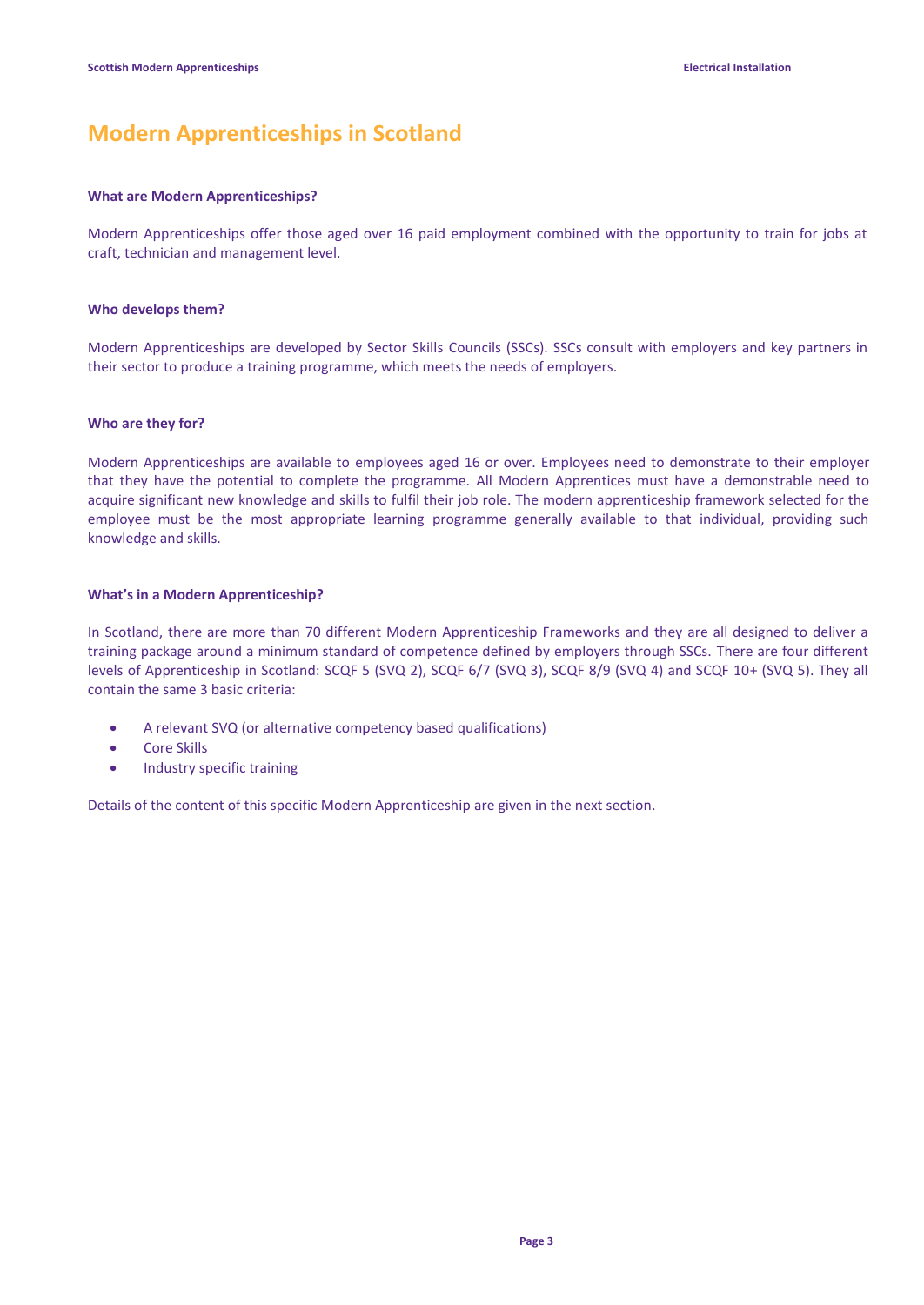# **Modern Apprenticeships in Electrical Installation**

### **The Electrical Installation Industry in Scotland**

The Electrical Installation industry embraces technical operations and projects relevant to:

- Installing and maintaining electrotechnical systems and equipment
- Repairing and assembling electrotechnical equipment and machines
- Installing and inspecting structured cabling systems
- Installing Highway electrical systems

Directly associated with these operations and projects are occupation areas which are specific to the Electrical Installation Industry. These include:

- Electrical Installations (Buildings and Structures)
- **•** Electrotechnical Panel Building
- **•** Electrical Machine Repair and Rewind
- Maintenance of Electrotechnical Systems and Equipment
- **•** Installing Highway Electrical Systems

The industry is increasingly carrying out a wider range of tasks and projects, which include:

- Principal contractors on construction engineering projects such as shopping and entertainment complexes, sports stadiums, hospitals and new housing projects
- Advanced data-cabling, data-handling systems and fibre-optic systems
- Computer controlled building management systems lighting; heating; air conditioning; security
- Complex installations in buildings and structures for domestic, commercial, industrial, recreational and transport purposes
- Design, construction, installation and maintenance of control equipment for complex industrial manufacturing and processing
- Design, construction and installation of equipment and systems to control high voltage power supplies

The Electrical Installation Industry in Scotland has a strong tradition of training. Currently the industry employs approximately 18,000 people in Scotland making up 11% of the total employees with more than 2000 in training.

The Modern Apprentice will be employed and undertake a job role and a relevant vocational education & training programme compatible to their occupation/job role.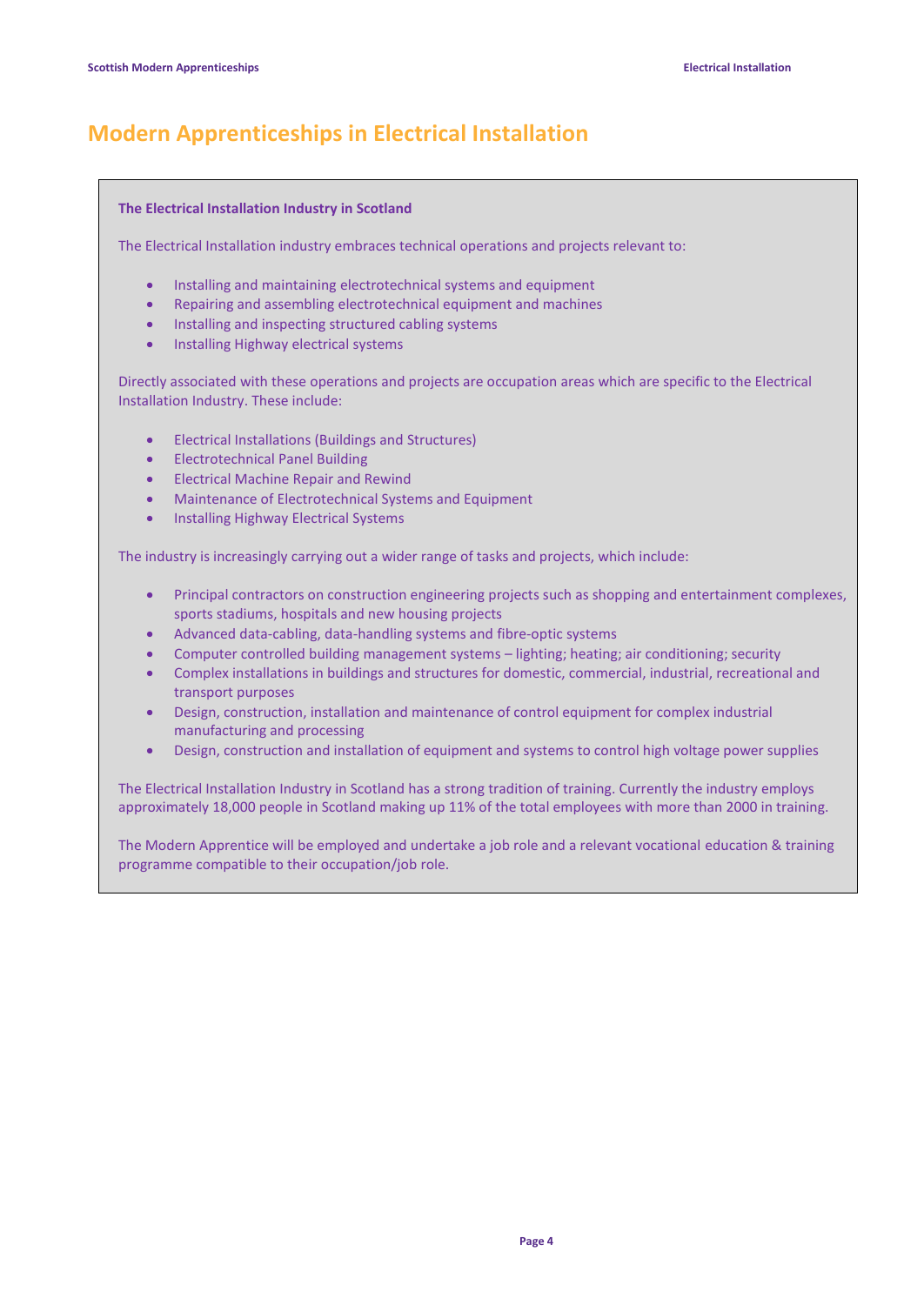# **Summary of Framework**

### **Diagram showing the contents of the Modern Apprenticeship in Electrical Installation**

### **Duration**

It is estimated that new recruits will take 4 years to achieve and demonstrate competence.

### **Mandatory outcomes**

### **SVQ or alternative competency based qualification**

**-** *The following must be achieved:*

SVQ 3 in Electrical Installation (GK6J 23) at SCQF level 7 (250 SCQF credit points)

### **Core Skills**

| Communication                 | SCQF <sub>5</sub> |
|-------------------------------|-------------------|
| • Working With Others         | SCQF <sub>5</sub> |
| • Problem Solving             | <b>SCQF5</b>      |
| Information and Communication |                   |
| <b>Technology</b>             | SCOF <sub>5</sub> |
| <b>Numeracy</b>               | SCQF <sub>5</sub> |

### **Enhancements**

None

### **Optional Outcomes**

|  |  | <b>Additional SVQ Units/Qualifications/Training</b> |  |
|--|--|-----------------------------------------------------|--|
|--|--|-----------------------------------------------------|--|

None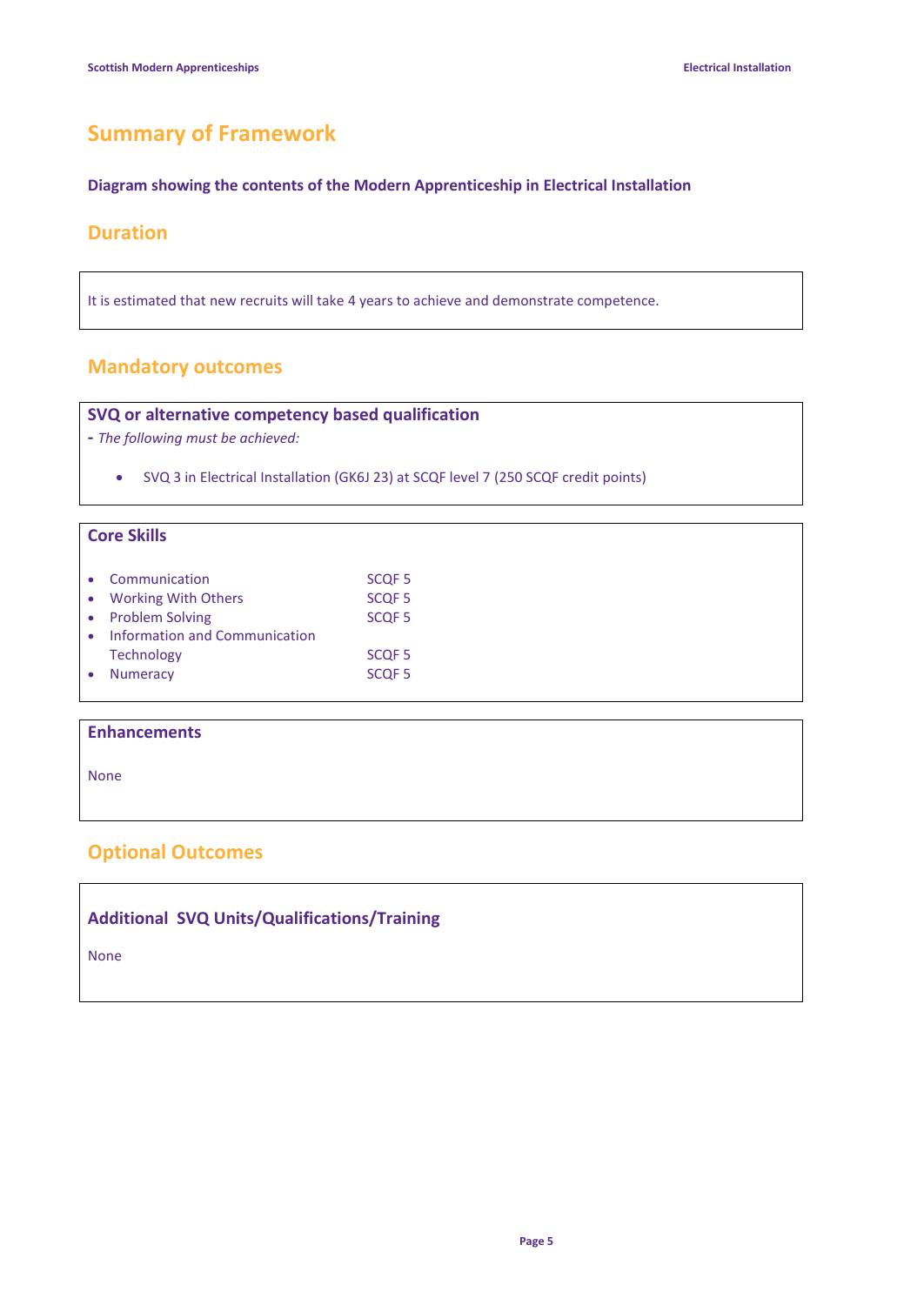# **The Framework Duration**

It is expected that apprentices following this framework will take 4 years to complete. This includes 29 weeks for off-thejob training within years 1-3.

### **Mandatory Outcomes**

### **SVQ(s)/ CBQs**

Each apprentice is required to achieve the following Qualification:

SVQ 3 in Electrical Installation (GK6J 23) at SCQF level 7 (250 Credits)

All Scottish Modern Apprenticeships must contain a relevant Scottish Vocational Qualifications (SVQs) or Competency Based Qualifications (CBQs). SVQs and CBQs are work-based qualifications based on National Occupational Standards of competence drawn up by representatives from each industry sector. They are made up of units – normally between six and ten – which break a job down into separate functions reflecting the different kind of activities of a job. SVQs and CBQs are available at a range of levels – although most are at SCQF Levels 5, 6 and 7 (SVQ Level 2 and 3). When someone has achieved an SVQ or CBQ, there is a guarantee that they have the skills and knowledge needed to do their job.

### **Core Skills**

Each apprentice is required to achieve the following core skills:

| Communication                            | SCQF level 5; 6 credit points |
|------------------------------------------|-------------------------------|
| Working with others                      | SCQF level 5; 6 credit points |
| <b>Problem Solving</b>                   | SCQF level 5; 6 credit points |
| Information and Communication Technology | SCQF level 5; 6 credit points |
| <b>Numeracy</b>                          | SCQF level 5; 6 credit points |

*The Workplace Core Skills (level 5) are embedded within the SVQ. No separate certification of these Core Skills is necessary.*

Core Skills are skills and abilities which everyone needs in their work. This is true for every job in every workplace. Core Skills also feature in Standard Grades, Highers and new National Qualifications Scottish candidates are issued with a Core Skills profile on their Scottish Qualifications Certificate.

### **Enhancements**

None

### **Optional Outcomes**

None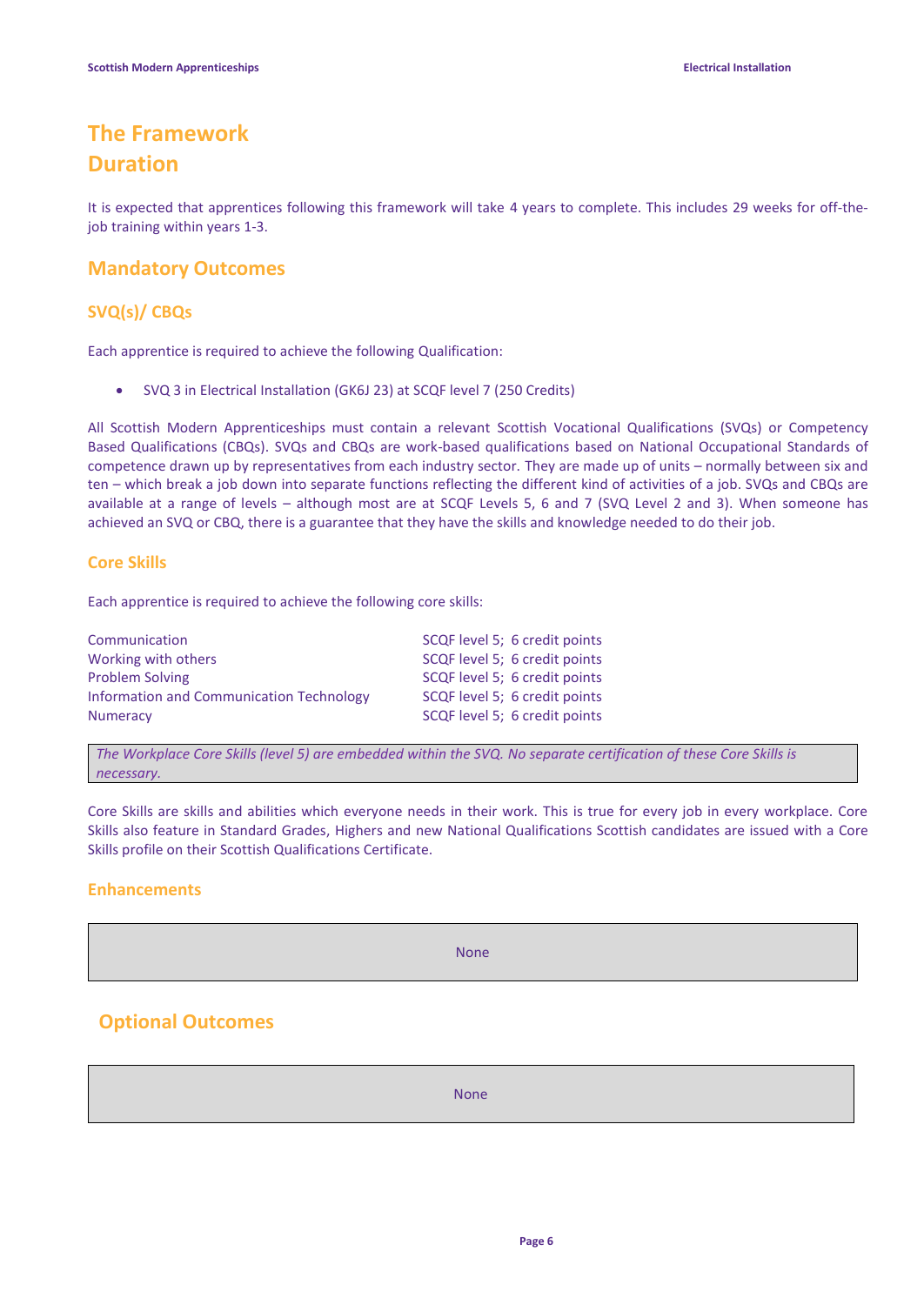# **Registration and certification**

This Scottish Modern Apprenticeship is managed by SummitSkills. The SSC is the first point of contact in Scotland for any enquiries in relation to the Framework. Contact details:

SummitSkills Lincoln House, 137-143 Hammersmith Road, London. W14 0QL Tel: 0207 313 4890

### The SSC will register all Scottish Modern Apprentices undertaking this Framework. **All Modern Apprentices must be registered with the SSC within 4 weeks of starting their apprenticeship.**

Registration can be made by completing the online registration system (MA Online, www.maonline.org.uk). In the case of MAs which receive funding it is acceptable for the Skills Development Scotland Training Plan, or a bespoke Training Plan approved by Skills Development Scotland, to be used on the condition that it includes all relevant information as set out in the MA Training Plan.

The SSC will issue a Modern Apprenticeship Certificate of Completion to those Modern Apprentices who have completed the mandatory outcomes of the Framework. Before a certificate is issued, training providers must submit evidence to the SSC that the mandatory outcomes have been achieved. This will normally be in the form of navigator reports or photocopies of certificates from awarding bodies.

Requests for registration and certification should be made to the SSC at the address above.

### **SSC Service level**

Each candidate will be issued with a unique registration number. This is done online.

The SSC undertakes to issue Certificates of Completion within 10 days of receipt of the appropriate evidence that a candidate has completed the outcomes as stated in the Training Plan.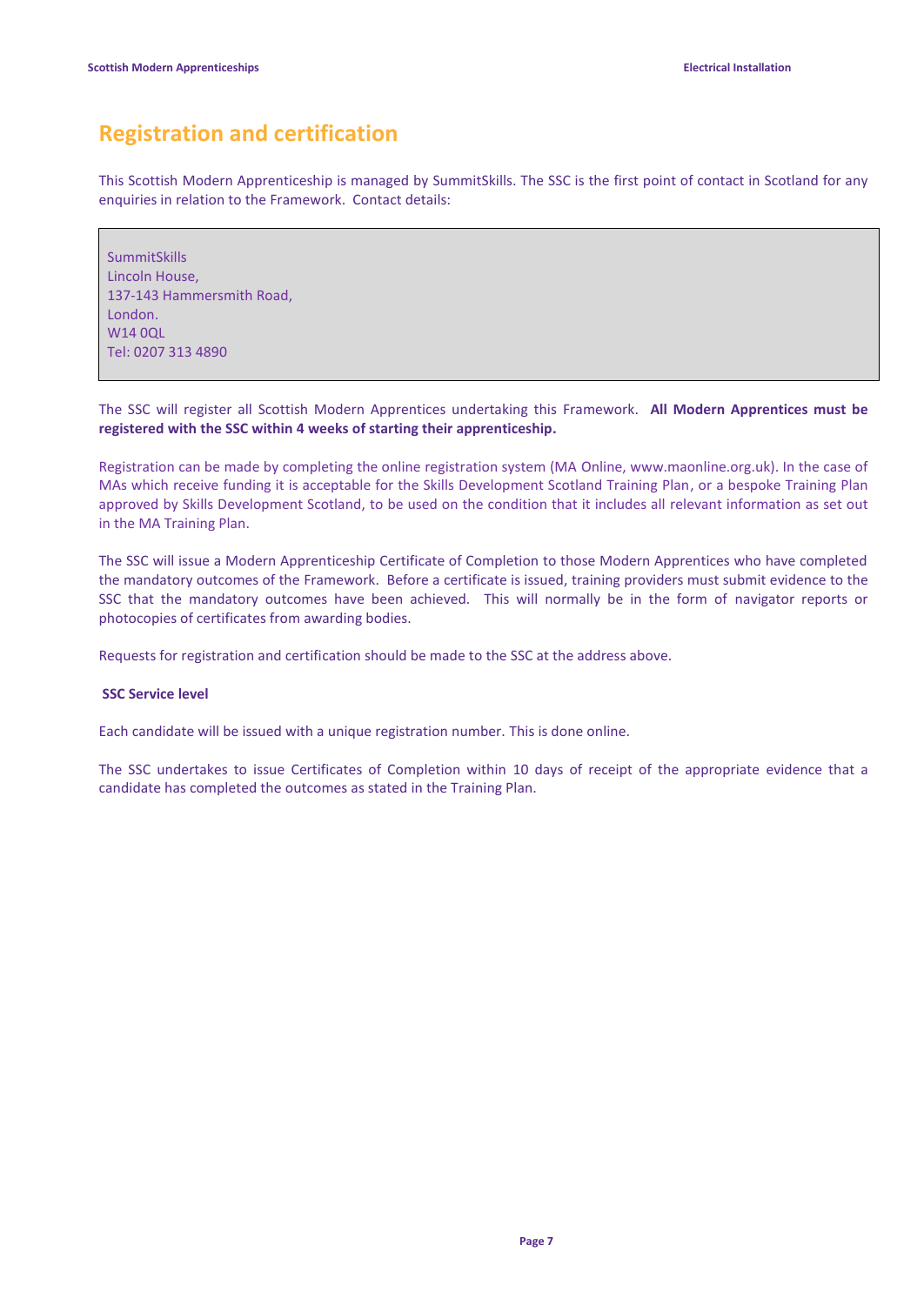## **Recruitment and selection**

The recruitment and selection of Modern Apprentices is primarily the responsibility of the employer. However, the following guidance is given:

- Employees may enter a Modern Apprenticeship from the age of 16. There is no upper age limit. All applicants undertake a pre-employment assessment, formally recognised by employers, as a filter for SECTT to ensure that the applicants have the ability to manage the course.
- The Modern Apprenticeship is designed to attract high quality people to the industry. Achievement of academic qualifications is one way of assessing the suitability of applicants. However it should be stressed that no persons should be deterred from applying for a Modern Apprenticeship because of a lack of formal educational qualifications. As well as traditional qualifications such as Standard Grades, Highers, National 4 and National 5's, employers should also be aware of newer vocational qualifications or vocational activity undertaken outwith an academic institutions, such as volunteering activity.
- The following factors may also influence the selection process:
	- performance during a formal interview process
	- colour blindness all applicants must take a colour blindness test (wires are often colour coded and this is a safety critical industry)
	- references
	- relevant work experience
	- trial observation period.
- Employers should be aware of the nature, relevance and quality of foreign qualifications and make appropriate allowances concerning entry requirements.
- In order to promote and maintain the high status of the Modern Apprenticeship within the industry all literature distributed for recruitment purposes should emphasise the high standards of achievement expected of the candidate.
- Employers may wish to contact the SSC for advice and guidance on recruitment and selection.

# **Equal opportunities**

Modern Apprenticeships should ensure that there is equality of opportunity for all and any barriers (real or perceived) are addressed to support anyone seeking to enter employment to undertake the Modern Apprenticeship.

All MAs supported by Skills Development Scotland must conform to any contractual requirements on equal opportunities. All employers of Modern Apprentices should have an Equal Opportunities policy statement.

# **Health and Safety**

All aspects of health and safety at work must be recognised within the delivery of this Modern Apprenticeship Framework and all statutory requirements be adhered to. It is a key aspect of the induction period of the Modern Apprenticeship that apprentices are fully informed both of the regulations and that they and their employers are bound by these regulations. Modern Apprentices should be made aware of their rights and duties with regard to health and safety.

All Modern Apprentices supported by Skills Development Scotland will be required to satisfy the adequacy of SDS's Health and Safety policy and systems.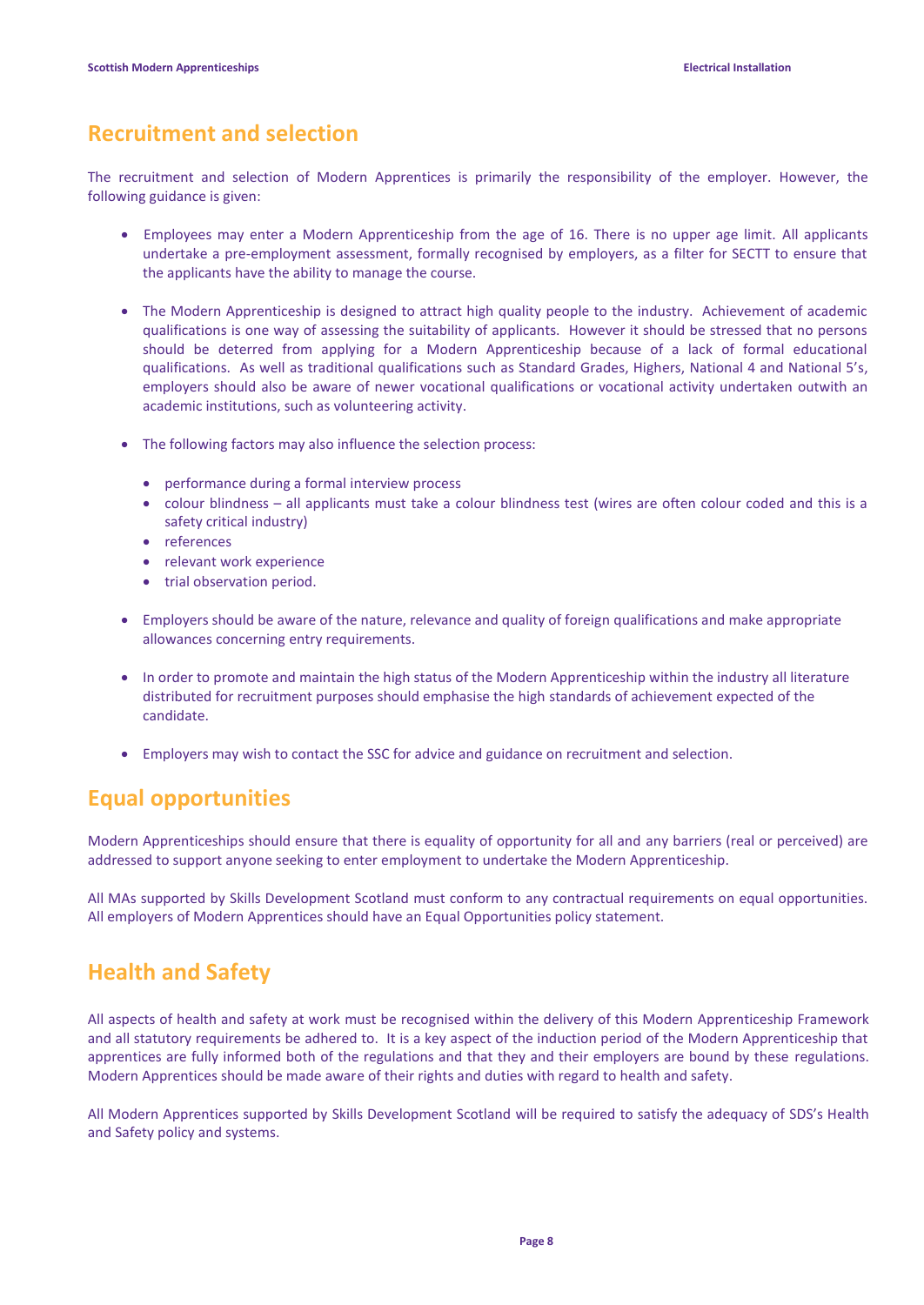## **Contracts**

The following three contracts are essential to the successful outcome of the Modern Apprenticeship programme:

- 1. Contract of employment signed by the employer and the Modern Apprentice.
- 2. SSC Training Agreement this agreement outlines the basis of the modern apprenticeship, refers to the contract of employment and includes Health and Safety responsibilities. A sample SSC Training Agreement is set out in Appendix 3.
- 3. SSC Training Plan this plan outlines the selected outcomes and the expected duration of the apprenticeship. In cases where funding is offered by SDS, the SDS Training Plan or bespoke training plan will be sufficient on condition that it contains all relevant information as set out in the Sample Training Plan at Appendix 3. Training Plans may be modified to reflect changing circumstances; however it is essential that the SSC is notified of any changes.

## **Employment status of Modern Apprentices**

It is important that the sector offers genuine employment and career prospects to those people it wishes to attract through Modern Apprenticeships. Accordingly**, all apprentices must be employed.**

All Modern Apprentices must have a demonstrable need to acquire **significant new knowledge and skills** to fulfil their job role. The modern apprenticeship framework selected for the employee must be the most appropriate learning programme generally available to that individual, providing such knowledge and skills.

## **Terms and conditions of employment**

In order to compete with other sectors offering Modern Apprenticeships, attractive packages will need to be developed by employers in the sector. The terms and conditions of employment for individual Modern Apprentices will be agreed between the employer and the apprentice and should form the contract of employment.

## **Training and development**

### **Delivery**

Training delivery can take many forms under the Modern Apprenticeship system. Some organisations may become approved SVQ Assessment Centres; others may join a consortium or use peripatetic assessors. Some large employers will be able to complete all the training and development in-house, but most employers will find that some of the training and development will have to take place away from the normal workplace. In particular the underpinning knowledge requirements are often more suited to delivery by outside training providers which might include:

- private training organisations
- colleges / universities
- other employers

Such knowledge could be delivered through training courses or through open/distance learning packages.

The option of sharing training and assessment resources amongst a cluster of employers (or across the divisions of a larger employer) will be particularly appealing to those firms which do not have the resources to provide all of the training and development. Assessment can be provided by these bodies, but the assessors and the training centre must be approved by the awarding bodies for the SVQ and Core Skills where appropriate.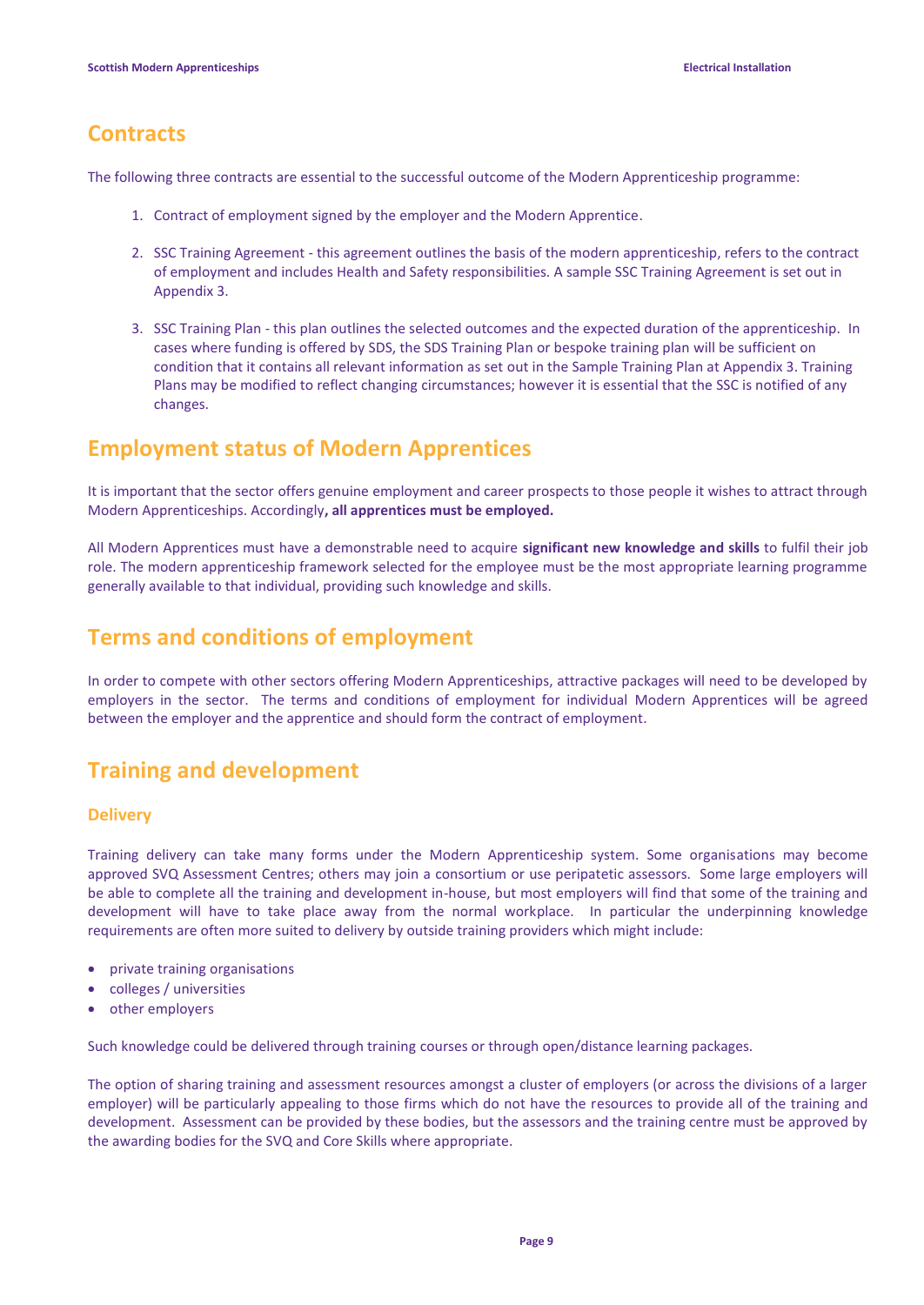## **List of Training Providers**

SECTT acts as the managing agent for delivery of the MA in Scotland. For a full and current list of approved centres see [http://www.sectt.org.uk/.](http://www.sectt.org.uk/)

## **Delivery of Training for the Modern Apprenticeship in Electrical installation**

### **Overview**

*The Electrical Installation Apprentice Training Scheme is carried out in 3 Stages.*

| Stage 1 (generally lasts)<br>1 year)                                                                            | This consists of 17 weeks of block release at a local college. The typical pattern<br>commences in August with 5 weeks at college, and a further 3 blocks of 4 weeks before July the<br>following year. Site experience is gained in between the college attendance.<br>Skills learned will be both practical and theoretical, e.g. health and safety, wiring systems,<br>wiring enclosures, installation regulations, etc. |
|-----------------------------------------------------------------------------------------------------------------|-----------------------------------------------------------------------------------------------------------------------------------------------------------------------------------------------------------------------------------------------------------------------------------------------------------------------------------------------------------------------------------------------------------------------------|
| Stage 2 (generally lasts<br>1 year)                                                                             | This consists of 11 weeks of block release, again at a local college, with site experience gained<br>in between the college attendance.<br>Skills learned will be both practical and theoretical, e.g. cable selection, motors, Electrical<br>Installation projects, etc.                                                                                                                                                   |
| Stage 3 (generally lasts)<br>2 years and includes<br><b>FICA when deemed</b><br>appropriate by the<br>employer) | This consists of site experience with one week at college.<br>Skills learned, e.g. assessment of safe working practices, safe isolation, inspection, testing and<br>commissioning of electrical installations.                                                                                                                                                                                                              |

### **Work-based training**

### **Delivery and assessment method**

*- how is training delivered and assessed in the workplace?*

Portfolio used to measure and record evidence of skills developed on site.

### **Skills required by training providers delivering the training**

*- list any skills and qualifications required*

*SECTT require all providers to hold relevant qualifications and experience and to ensure that they keep all knowledge up to date through a structured CPD programme.*

**Delivery of underpinning knowledge (if no formal off-the job requirement)**

*- how do apprentices develop knowledge and understanding if there is no formal certification of underpinning knowledge*

n/a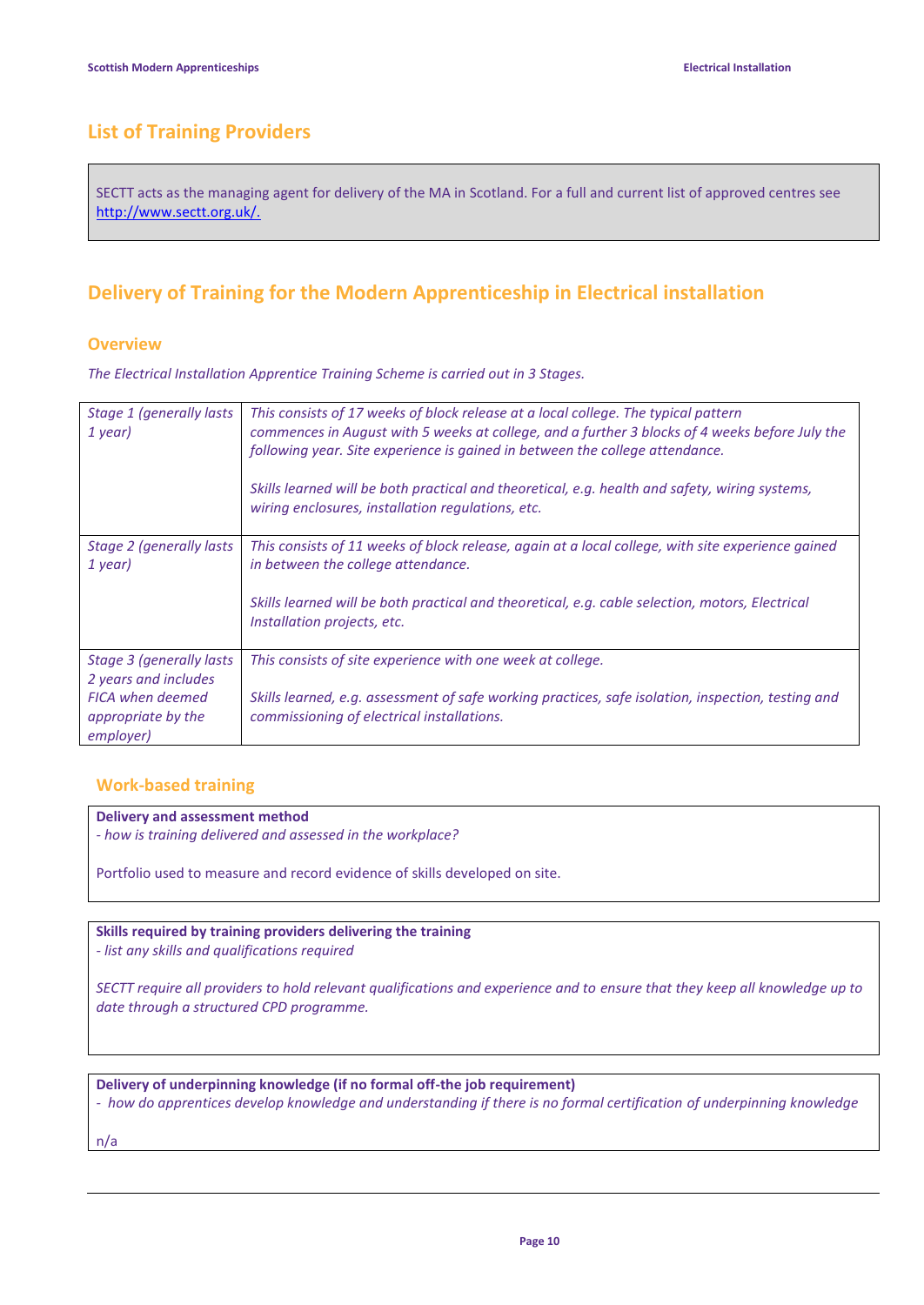### **Off-the-job training**

**Details of off-the-job training** (please state if not applicable)

*- What is required to complement the workbased component? Does it lead to a formal recognised award (e.g. and Awarding Body or Vendor award?*

This is delivered via college/provider integrated programmes approved by SECTT and SQA. These programmes link directly to the relevant SVQ.

### **Delivery and assessment method**

*- How is training delivered and assessed off-the-job? How long does it take to achieve the award?*

The entire MA is delivered within a structured programme. The SVQ is integrated with the on/off–site learning. See also Overview (earlier).

#### **Exemptions**

*-* Are any groups exempt from completing the off-the-job component? (e.g. older workforce with the required knowledge as demonstrated through RPL/ APL)

No.

### **The SSC training plan**

The plan is required to identify:

- 1 The selected Framework outcomes, specifying whether or not separate certification of the Core Skills is being sought.
- 2 A summary of the Modern Apprentices accredited prior learning
- 3 A timetable for achievement of the selected Framework outcomes, linked to regular progress reviews.

The Training Plan should take into account any relevant previous training and development, education or work experience. Not all Modern Apprentices need have different plans, but many will vary. Moreover as reviews take place and circumstances change so the plan itself can be modified.

However any changes must:

- be subject to the quality provisions of Skills Development Scotland (if the MA is being financially supported)
- comply with the stipulations of this Framework
- meet the needs of the employer and apprentice.

A sample Training Plan is provided at Appendix 3 of this document, however, for those Modern Apprentices funded by SDS area office it is sufficient to submit the Skills Development Scotland Training Plan or bespoke training plan on condition that it covers the same information required in the MA Training Plan.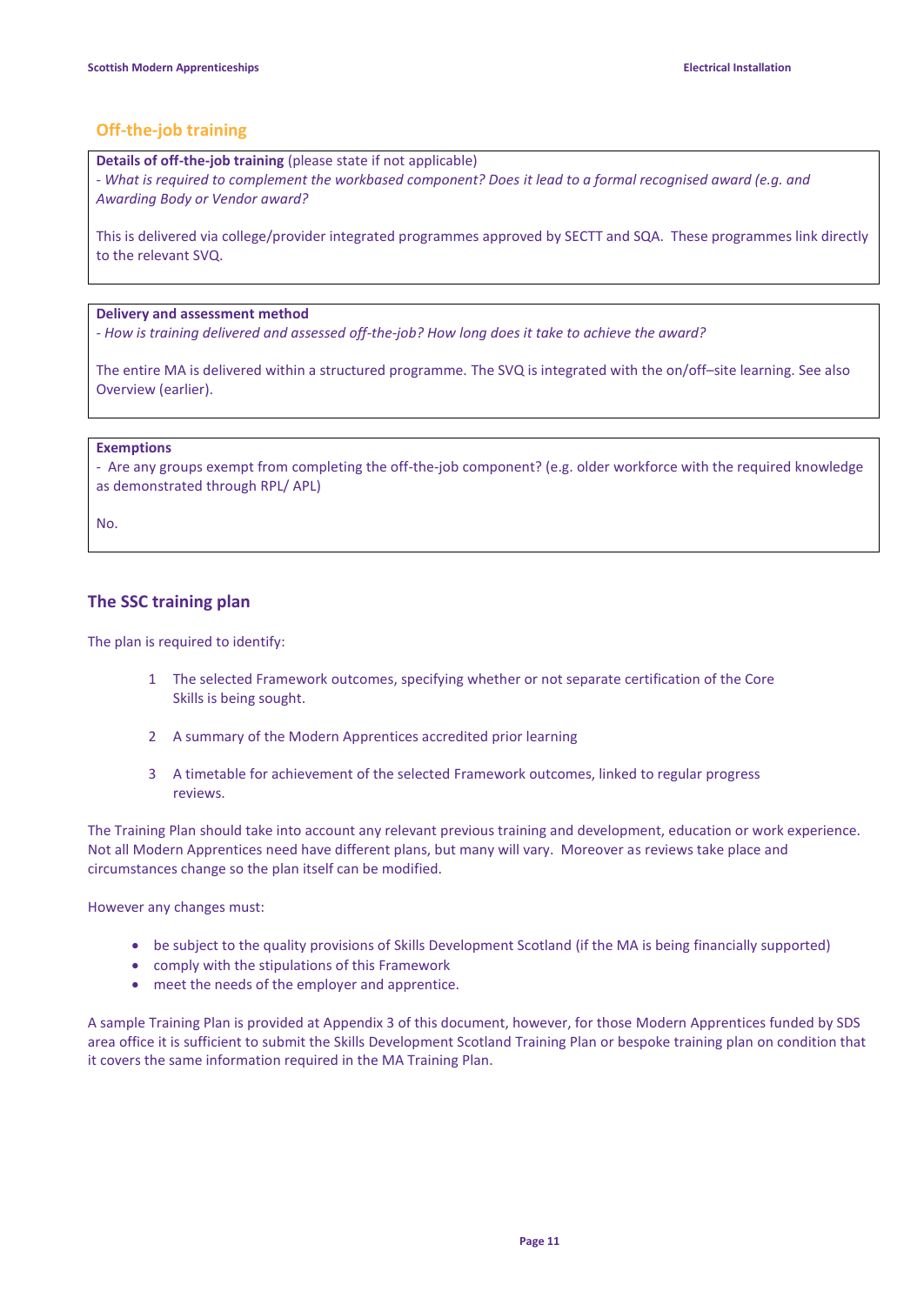# **Consultation Process**

Consultation and employer/provider engagement was a priority throughout the project:

- September 2014 December 2015: to agree the SVQ structures, units and assessment strategy. This included a consultation event at the Walled Garden.
- November 2014 February 2015: to agree the Credit Rating associated with the SVQ units. This included a series of meetings at SQA.
- April 2015 May 2015: E-consultation on MA.
- March 2015 June 2015: to agree the MA content. This included a consultation event in Perth and a series of one-to-one meetings between SummitSkills and SECTT.

SECTT, in addition to the above, ran a number of consultation events as part of their larger communication strategy. These took place across Scotland and included branch meetings and special interest groups.

**E-consultation:** 704 organisations were consulted (and invited to consultation meetings) via Survey Monkey econsultation. This includes non-SECTT organisations. There were 74 responses. 79% of the responses came from employers.

### **Other Employers Consulted:**

| <b>Chris Allen</b>     | <b>FES Ltd</b>                     |
|------------------------|------------------------------------|
| <b>Darren Crockett</b> | <b>RAS Crockett</b>                |
| <b>David Harris</b>    | <b>DMH Electrical</b>              |
| Dean Stevens           | <b>M-Pact Building Standards</b>   |
| <b>Eric Rae</b>        | E Rae and Son                      |
| <b>Glenn Colley</b>    | <b>MSM Electrical Services</b>     |
| <b>John Fox</b>        | <b>Mercury Engineering UK</b>      |
| <b>Keith Groom</b>     | <b>AKD</b>                         |
| <b>Kenny Duncan</b>    | <b>NES</b>                         |
| Lynsey Chambers        | <b>City Building Glasgow</b>       |
| Niven Baillie          | <b>HF Group</b>                    |
| <b>Ronnie Grant</b>    | <b>RB Grant Electrical</b>         |
| <b>Sandy Gardiner</b>  | <b>Dalkeith Electrics</b>          |
| <b>Sandy Hamilton</b>  | <b>Dalkeith Electrics</b>          |
| Sonya Warren           | <b>Gateway Control Systems Ltd</b> |

### **Trade and Industry Bodies Consulted:**

| <b>Anne Galbraith</b> | CEO                     | <b>SECTT</b>  |
|-----------------------|-------------------------|---------------|
| <b>Graeme Arnott</b>  | <b>Training Officer</b> | <b>SECTT</b>  |
| <b>Roy Dow</b>        | <b>T&amp;D Manager</b>  | <b>SECTT</b>  |
| <b>Ian Stirrat</b>    | <b>Project Manager</b>  | <b>SELECT</b> |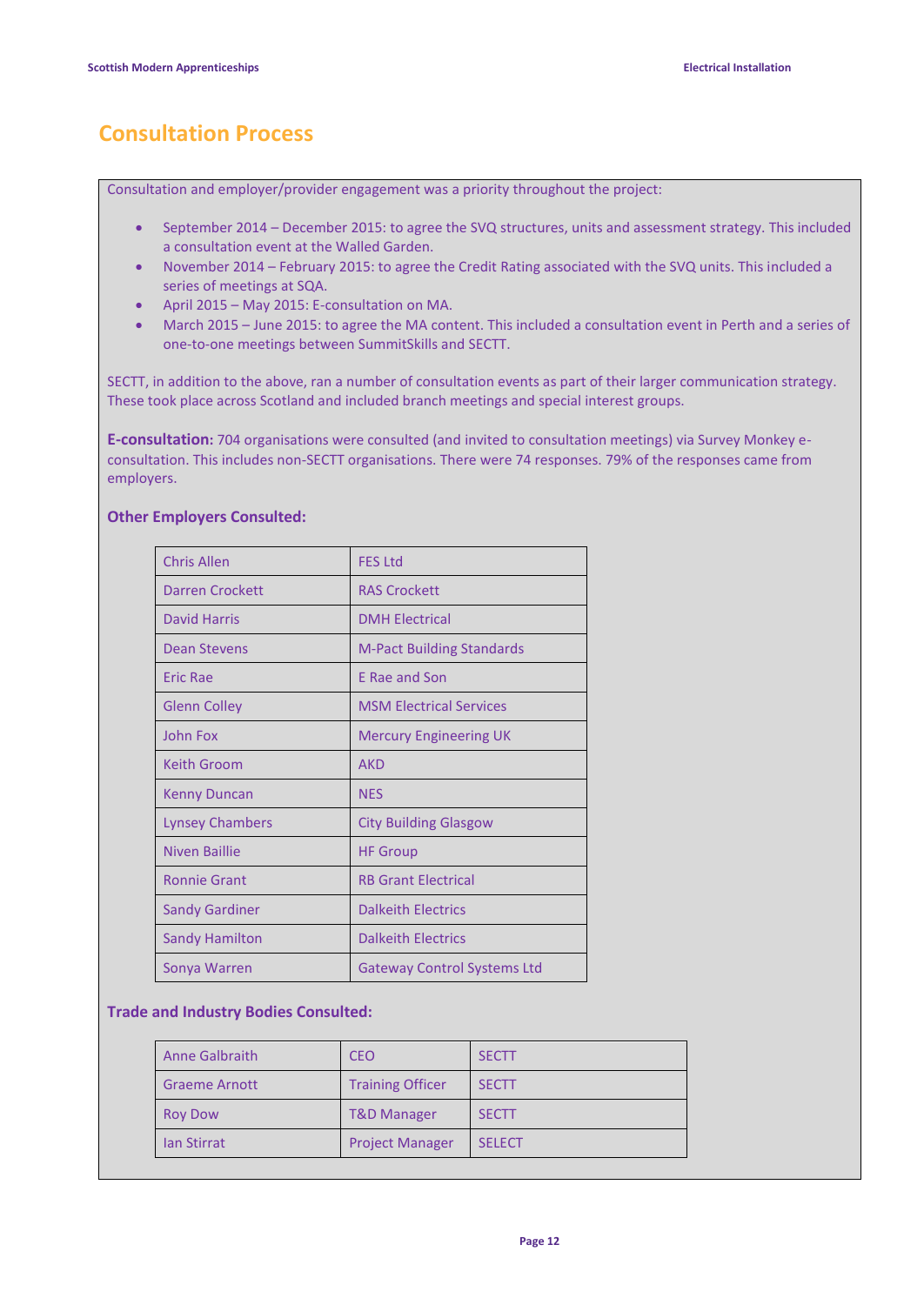### **Providers Consulted:**

| <b>Andrew Fogarty</b>  | Provider  | <b>West of Scotland College</b> |
|------------------------|-----------|---------------------------------|
| David Walker           | Provider  | <b>West of Scotland College</b> |
| Davie Garden           | Provider  | <b>Glasgow Clyde College</b>    |
| <b>Gary Ross</b>       | Provider  | <b>West of Scotland College</b> |
| <b>Hamish McDonald</b> | EV        | Indep.                          |
| <b>Hugh Clark</b>      | <b>FV</b> | Indep.                          |
| Joe Mulholland         | Provider  | <b>West of Scotland College</b> |

### **Other Trade and Industry Bodies Consulted:**

- $\bullet$  SJIB
- SELECT

### **Other Bodies consulted:**

- SQA Awarding Body
- SQA Accreditation
- $\bullet$  SDS

### **Other Consulted:**

| <b>Mike Bruce</b>     | <b>Tullos Training</b>          | <b>Head of Electrical Installation</b> |
|-----------------------|---------------------------------|----------------------------------------|
| Jim Watt              | <b>NESCOL</b>                   | Lecturer                               |
| James Masson          | <b>NESCOL</b>                   | Lecturer                               |
| <b>lain McBean</b>    | <b>Moray College</b>            | Lecturer                               |
| <b>Steve McDonald</b> | <b>Inverness College</b>        | Lecturer & Course Leader               |
| <b>Dennis Dunnett</b> | <b>NHC</b>                      | Lecturer & Course Leader               |
| <b>Bob McNaughton</b> | Lews Castle                     | Lecturer                               |
| <b>Marc Ferrar</b>    | <b>Dundee and Angus College</b> | Lecturer                               |
| <b>Mark Cairns</b>    | <b>Perth College</b>            | Lecturer                               |
| <b>George Mailer</b>  | <b>Perth College</b>            | Lecturer                               |
| <b>Ian Carling</b>    | <b>Perth College</b>            | Lecturer                               |
| <b>Philip Ogg</b>     | <b>Fife College</b>             | Lecturer                               |
| Eddie                 | <b>Fife College</b>             | Lecturer                               |
| Colin                 | <b>Fife College</b>             | Lecturer                               |
| <b>Steve Brown</b>    | <b>Edinburgh College</b>        | Lecturer                               |
| <b>Craig Smith</b>    | <b>Edinburgh College</b>        | Lecturer                               |
| <b>Jimmy Louth</b>    | <b>Edinburgh College</b>        | Program Manager                        |
| <b>George McGill</b>  | <b>Borders College</b>          | Lecturer                               |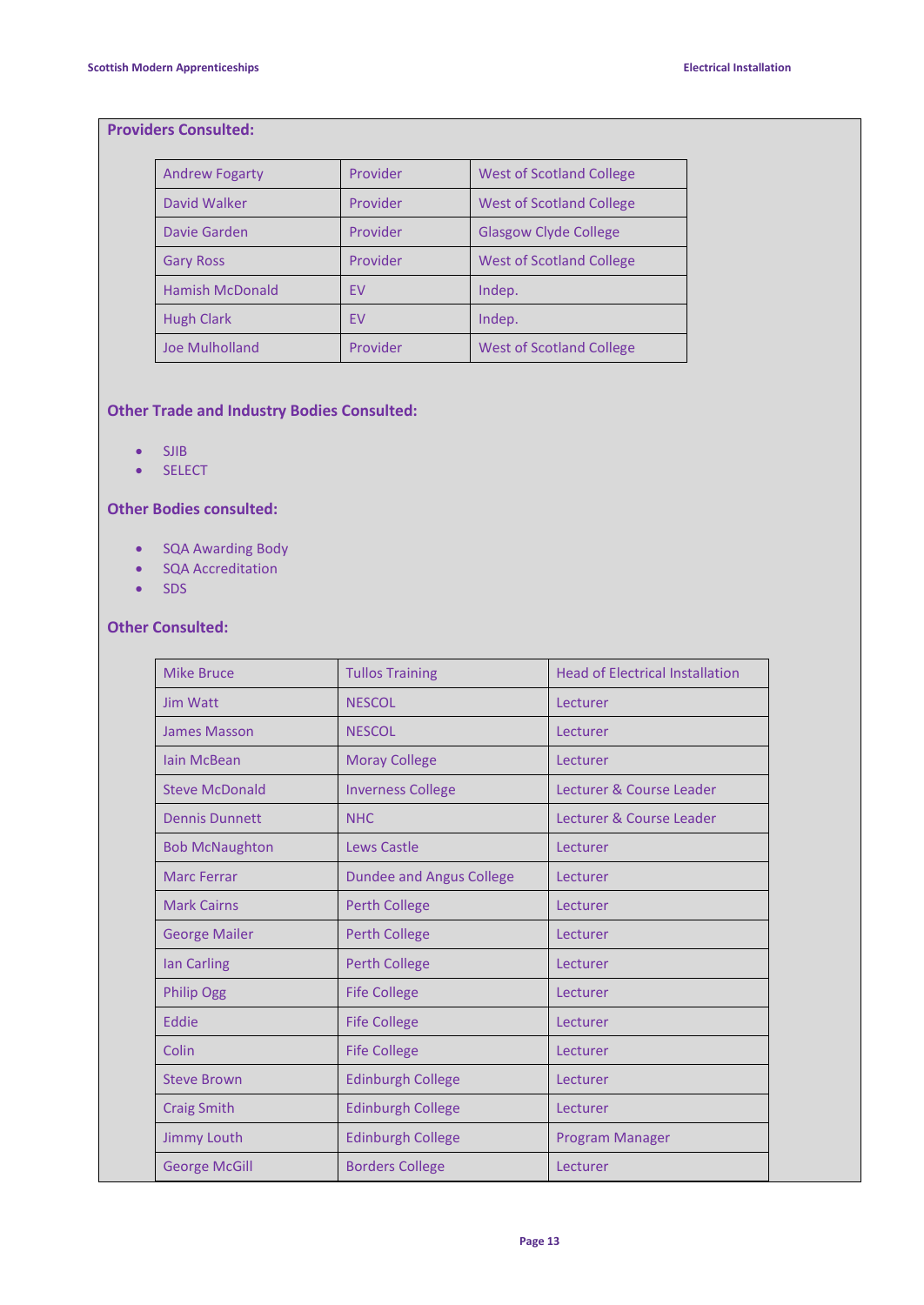| <b>Billy McRobert</b>   | Dumfries & Galloway Coll.    | Lecturer                                           |
|-------------------------|------------------------------|----------------------------------------------------|
| <b>Karl Griffiths</b>   | Dumfries & Galloway Coll.    | <b>Engineering Curriculum Leader</b>               |
| Ernie Allen             | <b>Ayrshire College</b>      | Lecturer                                           |
| <b>Ewan Granger</b>     | <b>Ayrshire College</b>      | Curriculum Manager-<br><b>Construction Trades</b>  |
| <b>Gerard Durning</b>   | <b>WCS (Paisley)</b>         | <b>Curriculum Enhancement</b><br>Lecturer          |
| John McCusker           | <b>NCLAN</b> (Motherwell)    | <b>Curriculum &amp; Quality Leader</b>             |
| <b>Harry McLaughlin</b> | <b>NCLAN</b> (Motherwell)    | Lecturer                                           |
| <b>Robert Simpson</b>   | <b>Forth Valley College</b>  | <b>Curriculum Manager</b>                          |
| <b>Paul McHardy</b>     | <b>Forth Valley College</b>  | Lecturer                                           |
| <b>Lynsey Chambers</b>  | <b>City Building Glasgow</b> | <b>Queenslie Training Centre</b><br><b>Manager</b> |
| <b>James Docherty</b>   | <b>City Building Glasgow</b> | Senior Electrical Instructor                       |
| <b>Graeme Arnott</b>    | <b>SECTT</b>                 | <b>Training Officer</b>                            |
| <b>David Stebbings</b>  |                              | <b>Training Officer</b>                            |
| <b>Barrie McKay</b>     |                              | <b>Training Officer</b>                            |
| Craig Johnston          |                              | <b>Training Officer</b>                            |

SELECT as the recognised Trade Association for the Electrotechnical Industry representing the views of some 1250 electrical contracting companies covering micro to major business was seen as a key contributor.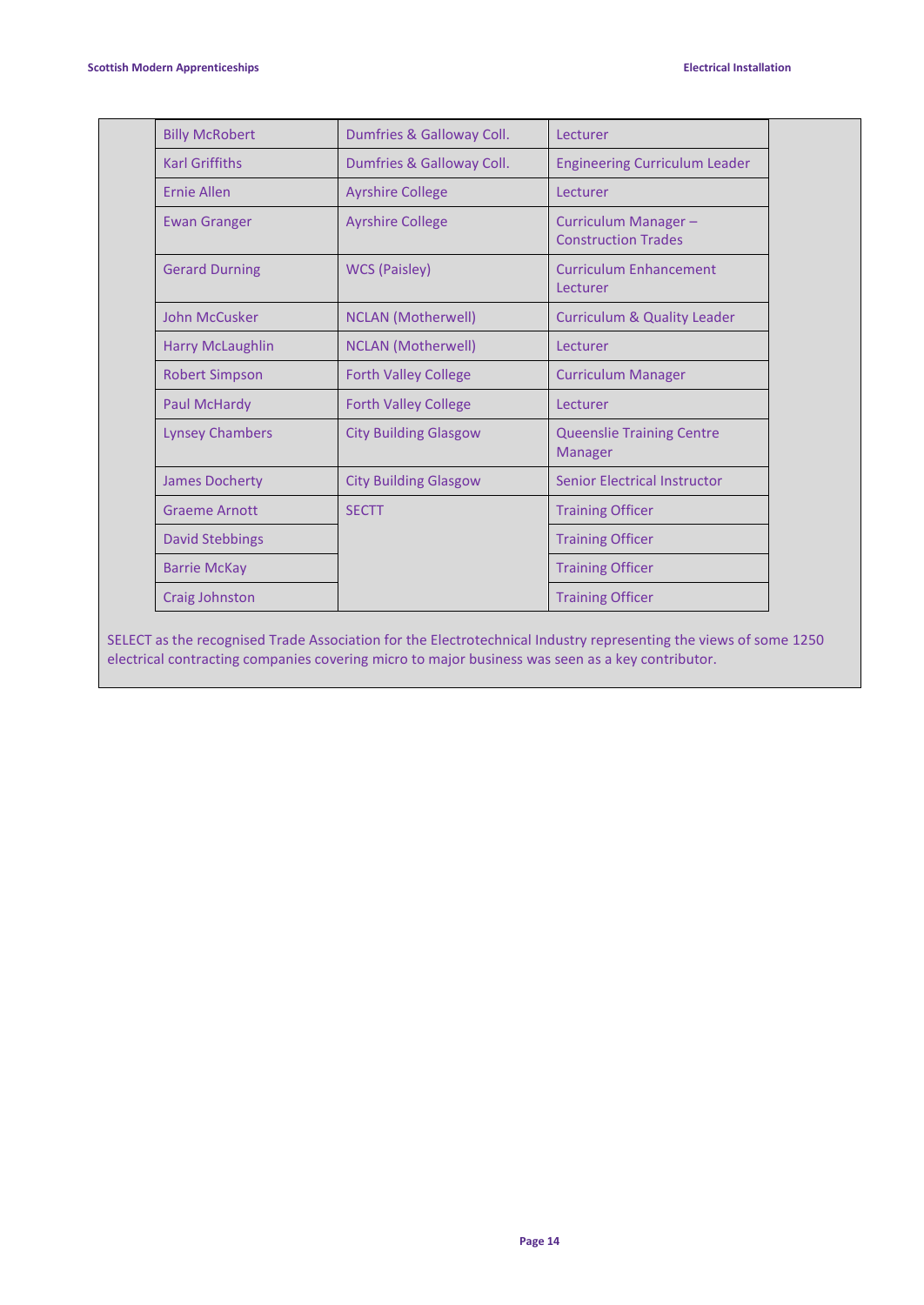# **Career progression**

It is anticipated that successful candidates will progress within the Electrical installation industry in qualified positions in employment or self-employment in technical/supervisory/management roles in the following likely areas:

- Approved Electrician.
- Technician
- Designer/Estimator
- Project Manager
- Site/Workshop Manager
- Electrical/Electronic Engineer
- Sales Engineer/Commercial Manager (e.g. Manufacturer/Electrical Wholesaler)

Modern Apprentices can also choose to get further qualifications which could lead to membership of a professional body and a career in electrical or electronic engineering, e.g. undertake an HNC/HND, a SVQ Level 4, or study for a degree.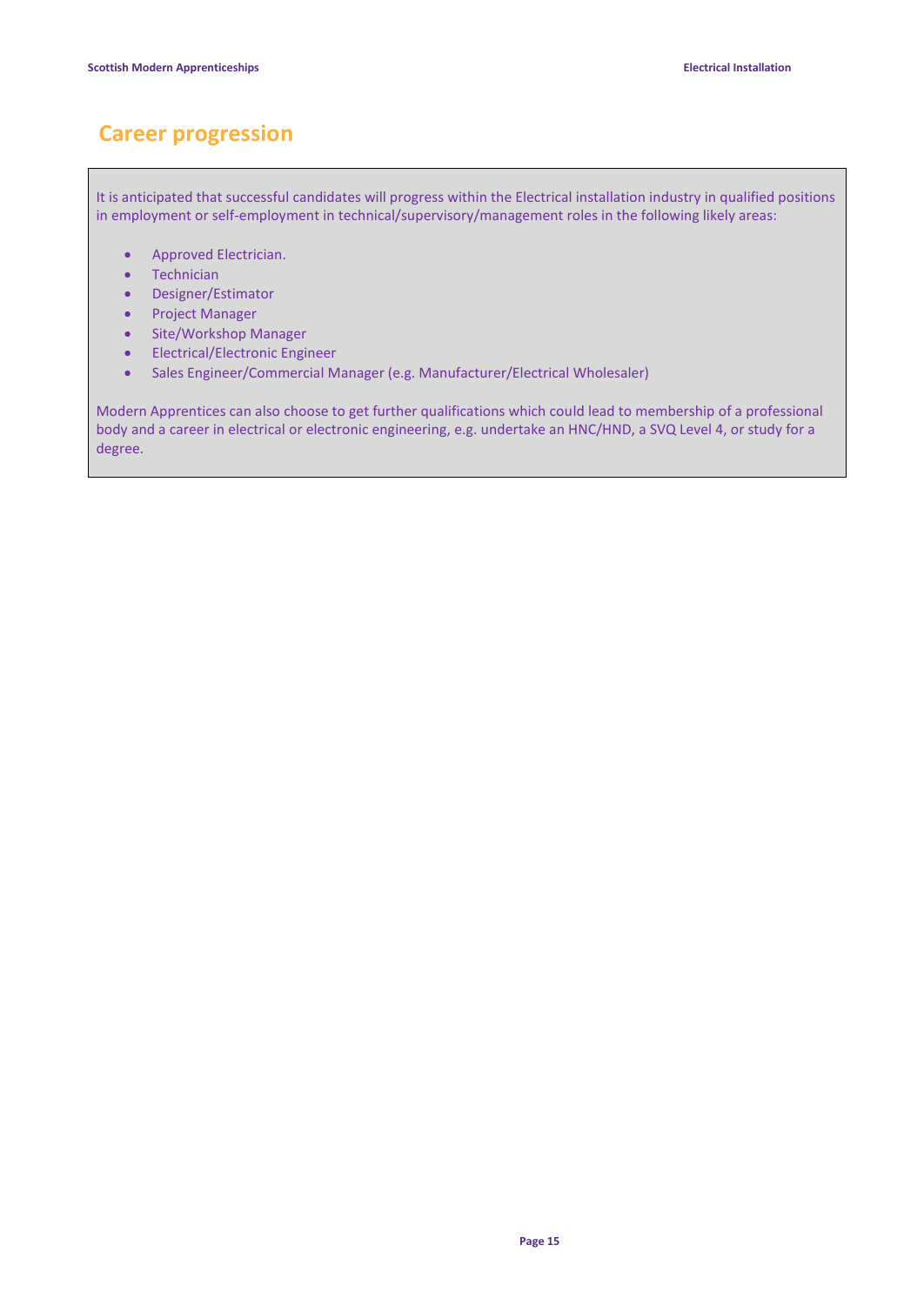# **Appendices**

### **APPENDIX 1**

### **Stakeholder Responsibilities**

Many organisations and individuals share the responsibility for ensuring that the Modern Apprenticeship programme is implemented to the highest possible standard. They include:

- Awarding Bodies
- Employers
- Modern Apprentices
- Modern Apprenticeship Group (MAG)
- Sector Skills Councils (SSCs)
- Standard Setting Organisations (SSOs)
- Skills Development Scotland
- Training Providers

### **Role of the Standard Setting Organisation/Sector Skills Councils**

SSOs/SSCs are responsible for developing Modern Apprenticeship Frameworks and are required to work with employers in their sectors to ensure that all Frameworks meet the needs of employers in their sectors.

For details on your sector's SSO/ SSC, follow the link to the Federation for Industry Sector Skills and Standards website [http://fisss.org/.](http://fisss.org/)

### **Role of Skills Development Scotland (SDS)**

MA frameworks are used by employers as part of their workforce development to train new employees and up-skill existing members of staff. They can be (and often are) used regardless of whether financial support is available from the delivery body who currently provides a 'contribution' towards the cost of delivery. However, only approved MA Frameworks will be eligible for funding support from Skills Development Scotland who should be contacted to establish the availability and level of support for each MA Framework.

Further information is available from[: http://www.skillsdevelopmentscotland.co.uk](http://www.skillsdevelopmentscotland.co.uk/our-services/modern-apprenticeships.aspx)

SDS provides advice and guidance to individuals on the range of Modern Apprenticeships and training providers available. Individuals are signposted to opportunity providers who offer training in the vocational areas of interest.

Responsibilities include:

- Supporting the Modern Apprentice with ongoing Career Planning advice
- Signposting candidates to suitable vacancies
- Promoting the Modern Apprenticeship route on the Skills Development Scotland website
- Facilitating recruitment events that bring together jobseekers and opportunity providers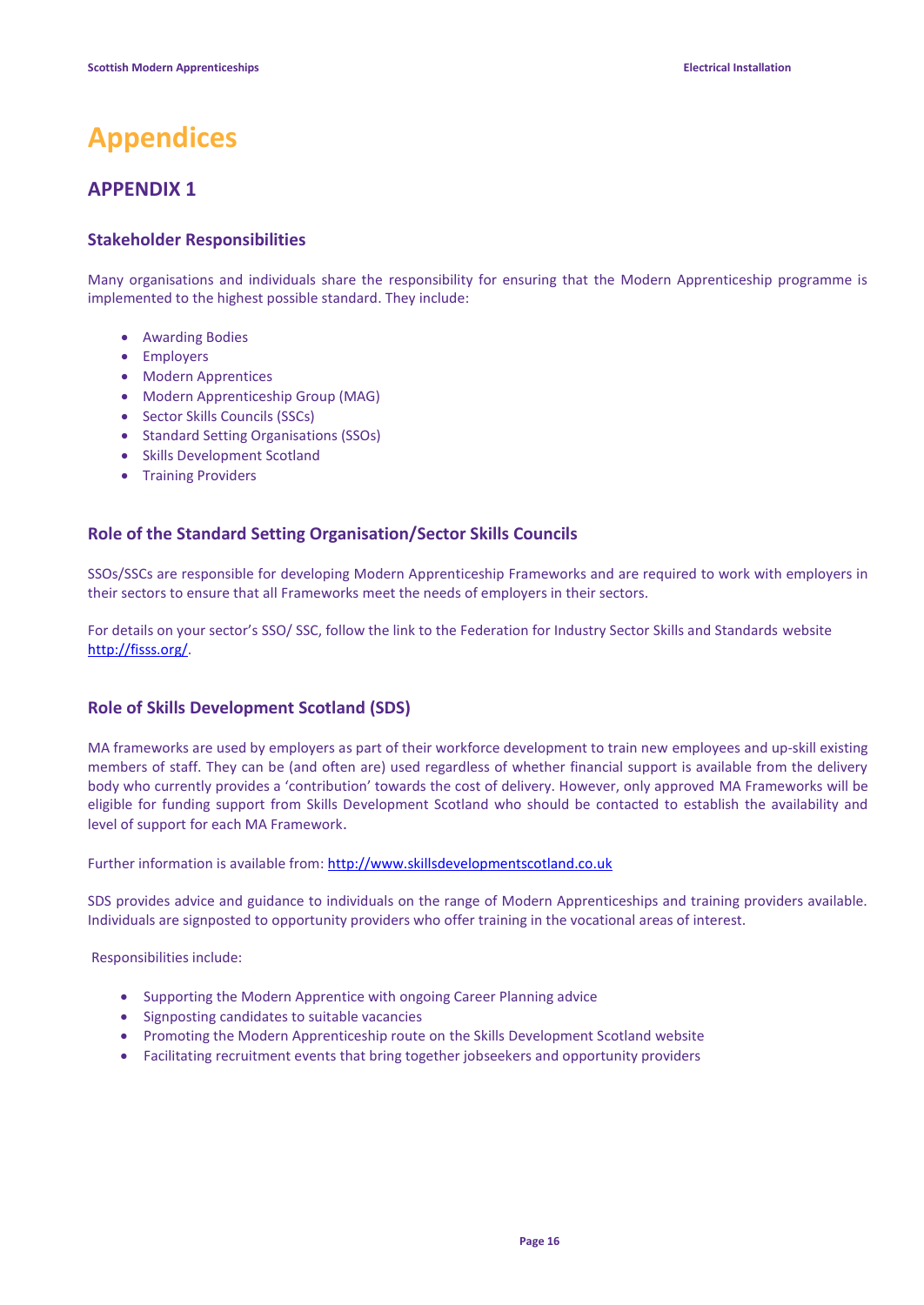### **Role of the Awarding Bodies**

A significant proportion of the Modern Apprenticeship is based on the assessment of the apprentice against SVQs/ CBQs or SVQ/ CBQ units. These qualifications are accredited by the SQA Accreditation and the Office of the Qualifications and Examinations Regulator (Ofqual) and are offered by Awarding Bodies.

It is the responsibility of the Awarding Bodies to ensure that centres are approved, that assessors and verifiers are suitably qualified, trained and monitored, and that all of the assessment criteria of the SVQs/ CBQs and SVQ/CBQ units are fully met.

### **Role of the Training Provider**

The role of the training provider is important to the success of the Modern Apprenticeship. A training provider can be a further education college, a private or voluntary training company or in some cases the employer themselves or employer partnerships.

### **Training Providers are responsible for:**

- Confirming an appropriate MA programme for candidates
- Agreeing the training needs of the candidates
- Agreeing roles and responsibilities for on the job training
- Agreeing where off the job training will be required and defining roles and responsibilities for this with relevant parties
- Ensuring trainee/candidate has access to the best quality training opportunities available
- Ensuring that the Modern Apprentices and employers fully understand the principles and processes of competence-based assessment
- Registering of MA candidates with the relevant SSC (and Skills Development Scotland if appropriate).
- Compiling and agreeing assessment schedules/assessment plans
- Judging performance evidence
- Completing assessment records
- Reviewing candidates progress at regular intervals
- Submitting records and evidence for moderation
- Advising the Modern Apprentice who to approach for support, advice, encouragement and in case of complaint

### **Role of the Modern Apprenticeship Group (MAG)**

MAG is an independent group drawn from key stakeholders involved in the management and delivery of the Apprenticeship programme in Scotland.

### **MAG is responsible for:**

- Approval and re-approval of Modern Apprenticeship Frameworks
- De-approval of Modern Apprenticeship Frameworks
- Encouraging best practice across Modern Apprenticeship Frameworks and sectors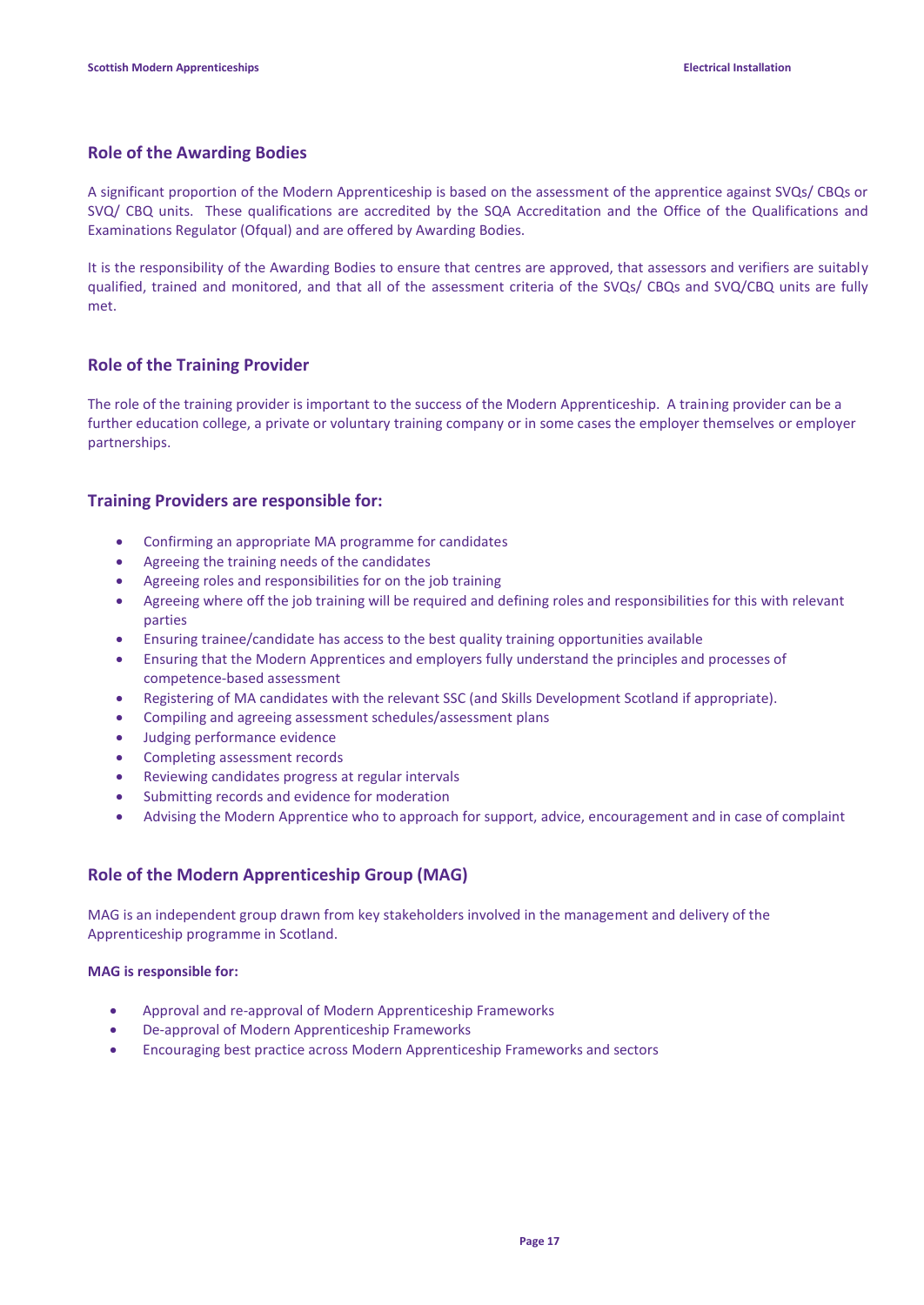### **Role of the Employer**

Employers' responsibilities include:

- Paying all Modern Apprentices in accordance with company policy and in line with current legislation
- Agreeing roles and responsibilities for on the job training
- Agreeing where off the job training will be required and define roles and responsibilities for this with relevant parties
- Highlighting opportunities for the Modern Apprentice to demonstrate competence
- Meeting with Trainers, Assessors, Verifiers and the Modern Apprentices to review progress
- Witnessing candidate performance and verifying evidence
- Releasing Modern Apprentices for college/off-the-job training in line with training plan
- Ensuring the experience, facilities and training necessary to achieve the outcomes of the training plan.
- Supporting and encouraging Modern Apprentices and rewarding achievement
- Taking responsibility for the Health & Safety of Modern Apprentices.

### **Role of the Modern Apprentice**

Modern Apprentices have the same responsibilities to their employer as any other employee. In addition they have a range of commitments to their training programme.

### **Modern Apprentices' responsibilities include:**

- Observing the company's terms and conditions of employment
- Agreeing a training/development plan with all parties involved
- Undertaking development in line with agreed training plan
- Attending meetings with trainers, assessors and verifiers as required
- Attending college/off-the-job training where required
- Providing evidence of competence
- Developing a collection of evidence (portfolio) and retain ownership of this throughout
- Behaving in a professional manner throughout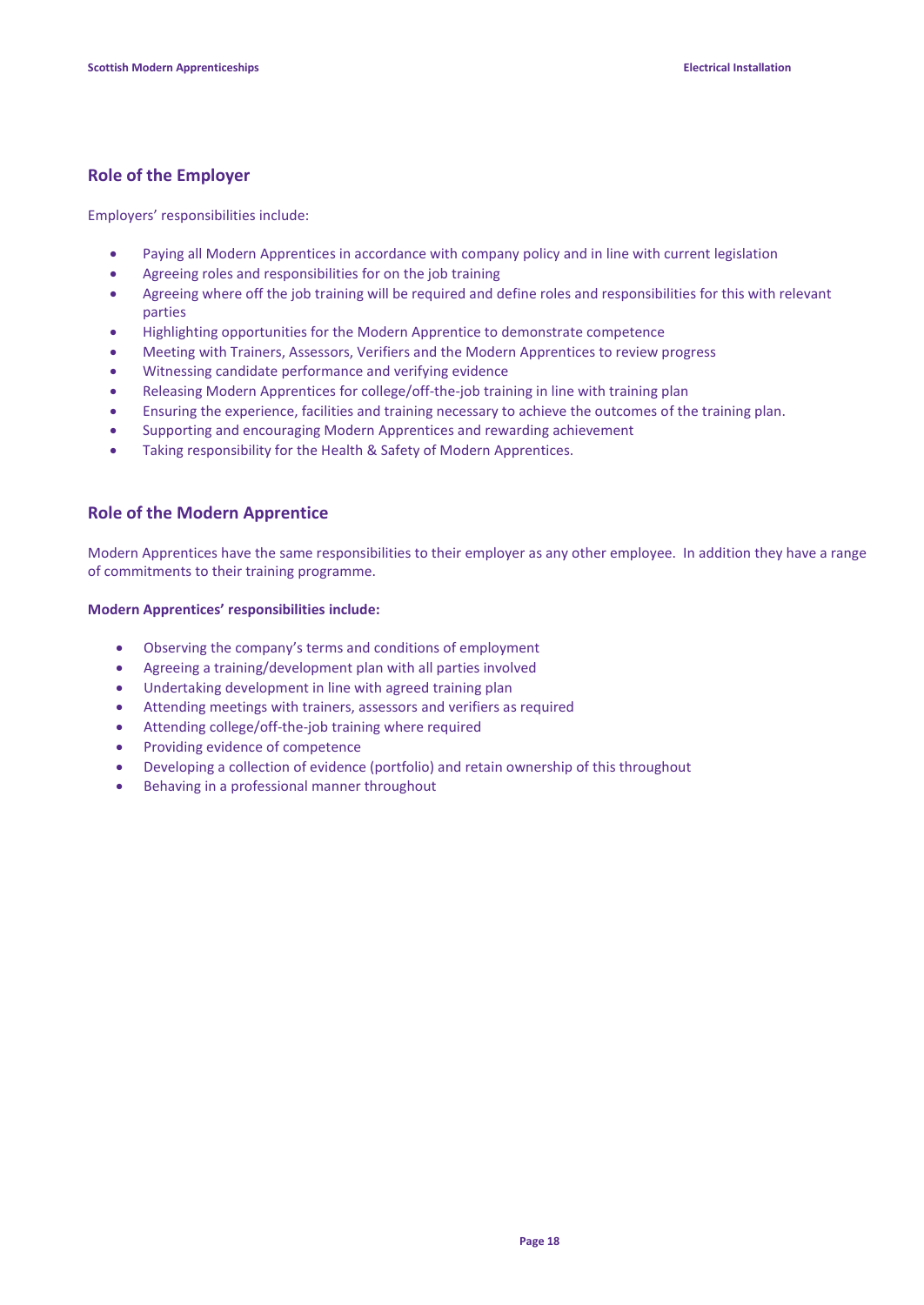### **APPENDIX 2**

### **Modern Apprenticeship Centres (MACs)**

Modern Apprentices may only be registered through organisations approved by the SSC to deliver this Framework. Such approved organisations are called Modern Apprenticeship Centres (MACs)

The MAC may be the employer of the apprentice or a separate organisation such as a training provider, further education college, a private or voluntary training company or in some cases the employer themselves or employer partnerships.

In order to be approved, organisations must make a formal application to the SSC, seeking approval and establishing that the centre satisfies the following criteria:

### **Either**

1 be approved by an appropriate Awarding Body as a centre for the assessment of the relevant SVQ/ CBQ (and Core Skills if these are being separately certificated)

#### **or**

2 be capable of demonstrating a contractual relationship with another approved centre for the assessment of those units for which the MAC does not have approval from an appropriate Awarding Body.

#### **In addition**

The SSC will maintain a database of MACs for the delivery of the Framework within Scotland, which will be available to employers and others.

Organisations wishing to become MACs who have yet to obtain the necessary Awarding Body approval for assessment should first contact the Awarding Body direct.

Organisations wishing to be accredited with Skills Development Scotland Quality Assessment (or other appropriate quality system) should contact Skills Development Scotland.

In addition to the assessment of the Modern Apprentice against the relevant standards set by the selected Framework outcomes, the MAC has responsibility for:

- Entering into a formal training agreement with the employer and Modern Apprentice
- Registering Modern Apprentices as candidates for the relevant SVQ/ CBQ (s) and other selected units with the appropriate Awarding Body
- Registering Modern Apprentices with the SSC
- Applying for the final `Certificate of Completion' on behalf of Modern Apprentices
- Informing the SSC of any material alterations to Modern Apprentices' training plans or desired changes to the selected Framework outcomes.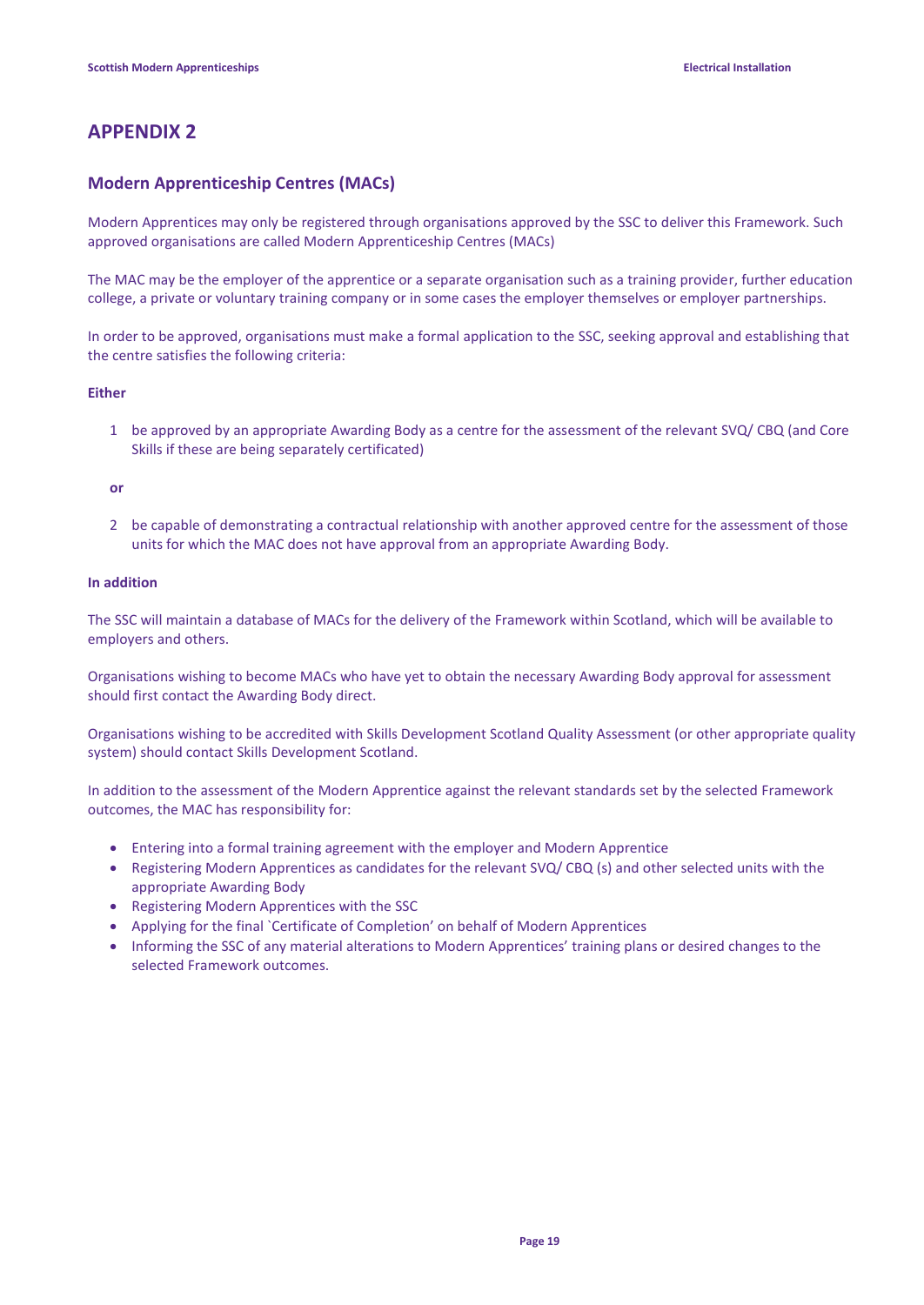### **APPENDIX 3**



#### **MODERN APPRENTICESHIP SAMPLE TRAINING AGREEMENT**

This Training Agreement is entered into by:

| <b>Name of Employer:</b>                        |  |
|-------------------------------------------------|--|
| <b>Name of Modern Apprentice:</b>               |  |
| <b>Name of Modern Apprenticeship</b><br>Centre: |  |

#### The **Employer's responsibilities** are to:

- 1 employ the modern apprentice subject to the employer's usual terms and conditions of employment;
- 2 provide the modern apprentice with the facilities, training and work place opportunities necessary to achieve the selected Framework outcomes specified in the apprentice's personal training plan;
- 3 pay the modern apprentice an agreed salary which reflects the obligations of the employer and the opportunities for the apprentice;
- 4 in the event of the employer becoming unable to retain the modern apprentice after completion of the apprenticeship, to use reasonable endeavours to secure employment elsewhere;
- 5 in the event of the apprenticeship being terminated prematurely by either the employer or modern apprentice for any reason other than dismissal for unsatisfactory performance or misconduct, to use reasonable endeavours to secure employment and continuation of this apprenticeship elsewhere;
- 6 operate a formal Health and Safety policy and undertake the necessary legal and contractual responsibilities for health and safety of the modern apprentice; and
- 7 operate an Equal Opportunities policy which meets all legal requirements.

#### The **Modern Apprentice's responsibilities** are to:

- 1 work for the employer in accordance with the agreed terms and conditions of employment;
- 2 undertake training, attend courses if required, keep records, and take assessments to be determined by the employer and/or Modern Apprenticeship Centre, and carry out such work as may be required in order to achieve the selected Framework outcomes specified in the apprentice's personal training plan;
- 3 be diligent, punctual, behave in a responsible manner and in accordance with the requirements of Health and Safety legislation relating to the apprentice's responsibilities as an individual; and
- 4 promote at all times the employer's best interests.

#### The **Modern Apprenticeship Centre's responsibilities** are to:

- 1 agree the content of the modern apprentice's personal training plan as confirming that the selected Framework outcomes and training plans meet the criteria of this modern apprenticeship
- 2 contract with the employer to provide the training and assessment necessary to enable the modern apprentice to achieve the selected Framework outcomes specified in the apprentice's personal training plan; and
- 3 use its best endeavours to ensure that the employer provides the modern apprentice with the facilities, training and work place opportunities necessary to achieve the selected Framework outcomes specified in the apprentice's personal training plan.

#### This agreement to be signed by all parties:

| <b>Employer</b>                     | Date: |
|-------------------------------------|-------|
| <b>Modern Apprentice</b>            | Date: |
| <b>Modern Apprenticeship Centre</b> | Date: |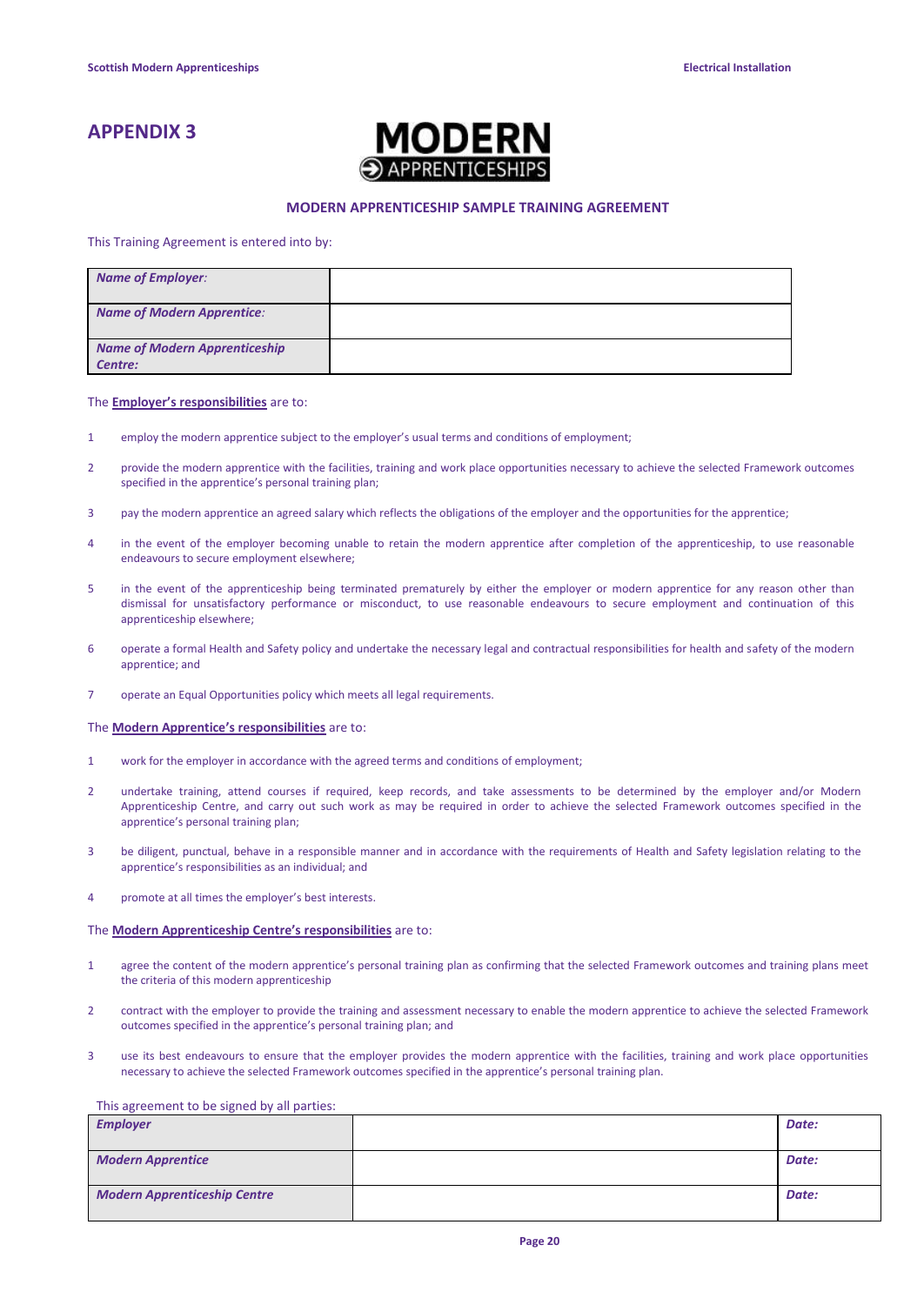

### **MODERN APPRENTICESHIP TRAINING PLAN**

# **The Modern Apprenticeship Centre** Name: Address: Telephone: Contact:

### **The Modern Apprentice**

| Full name:     |  |
|----------------|--|
|                |  |
|                |  |
| Home address:  |  |
|                |  |
|                |  |
|                |  |
|                |  |
| Work address:  |  |
|                |  |
|                |  |
|                |  |
|                |  |
| Date of birth: |  |
|                |  |
|                |  |

### **The Employer**

| Name:      |  |
|------------|--|
|            |  |
| Address:   |  |
|            |  |
|            |  |
|            |  |
|            |  |
|            |  |
|            |  |
| Telephone: |  |
|            |  |
| Contact:   |  |
|            |  |
|            |  |

### **Skills Development Scotland office**

| Name:      |  |
|------------|--|
| Address:   |  |
|            |  |
|            |  |
| Telephone: |  |
| Contact:   |  |